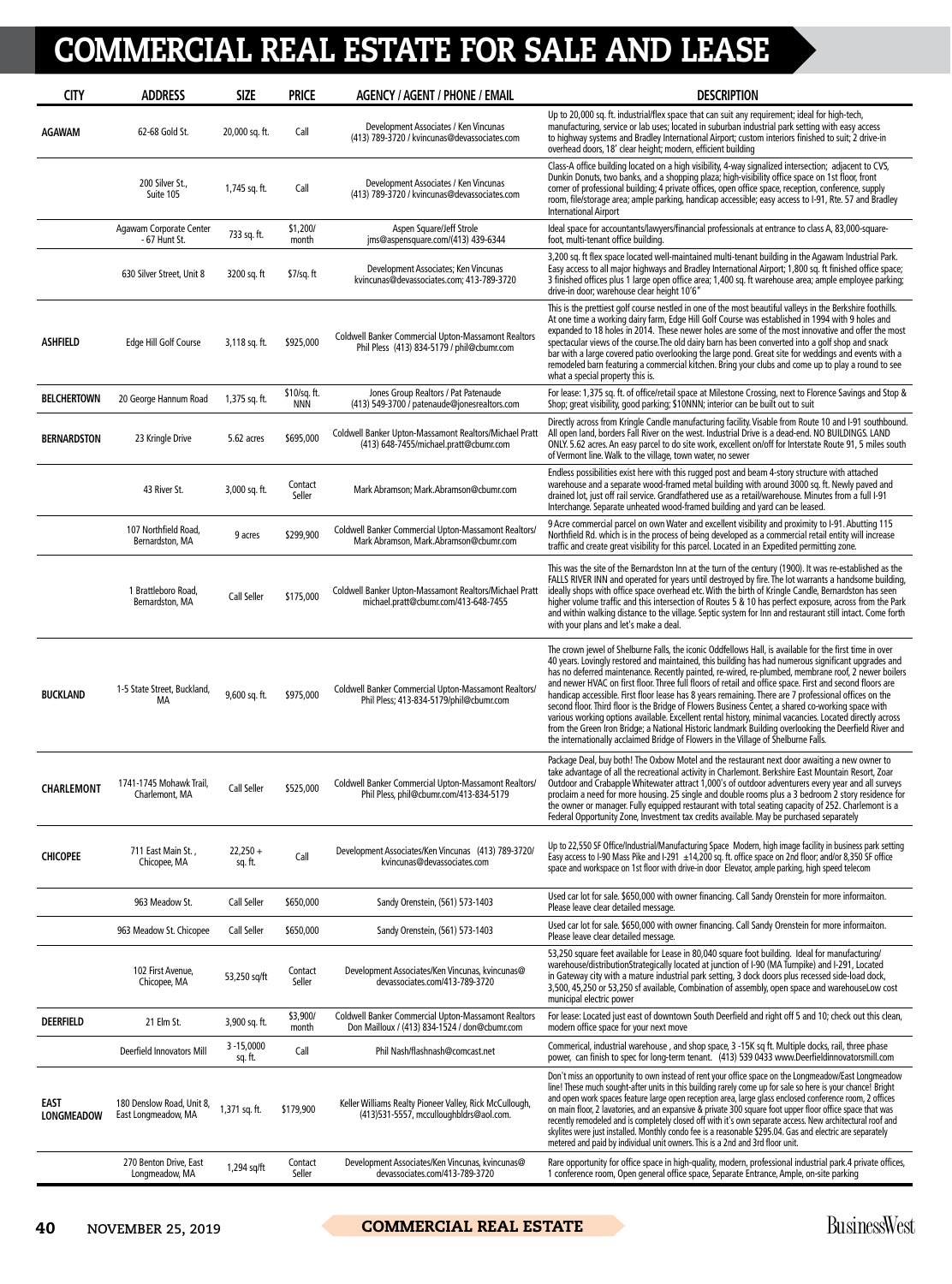## COMMERCIAL REAL ESTATE FOR SALE AND LEASE

| <b>CITY</b>        | <b>ADDRESS</b>                                                                   | <b>SIZE</b>                        | <b>PRICE</b>             | <b>AGENCY / AGENT / PHONE / EMAIL</b>                                                                       | <b>DESCRIPTION</b>                                                                                                                                                                                                                                                                                                                                                                                                                                                                                                                                                                                                                                                                                                                                                                                                                                                                                                                                                                                                               |
|--------------------|----------------------------------------------------------------------------------|------------------------------------|--------------------------|-------------------------------------------------------------------------------------------------------------|----------------------------------------------------------------------------------------------------------------------------------------------------------------------------------------------------------------------------------------------------------------------------------------------------------------------------------------------------------------------------------------------------------------------------------------------------------------------------------------------------------------------------------------------------------------------------------------------------------------------------------------------------------------------------------------------------------------------------------------------------------------------------------------------------------------------------------------------------------------------------------------------------------------------------------------------------------------------------------------------------------------------------------|
| <b>ENFIELD, CT</b> | 33 Palomba Dr.                                                                   | 8,100 sq. ft.                      | \$12/sq. ft.             | Development Associates / Ken Vincunas<br>(413) 789-3720 / kvincunas@devassociates.com                       | Flexible automotive space in multi-tenant automotive plaza with Firestone, Enterprise Rent-A-Car and<br>others; high-traffic location near Enfield Malls, in auto district adjacent to several dealerships; easy<br>access to I-91, positioned between Route 220 and 190                                                                                                                                                                                                                                                                                                                                                                                                                                                                                                                                                                                                                                                                                                                                                         |
| GILL               | 326 Main Road                                                                    | 2,235 sq./ft                       | \$285,000                | <b>Coldwell Banker Commercial Upton-Massamont Realtors</b><br>Wanda; wanda@cbumr.com/ (413) 768-9848        | The current owners transformed this antique gem that was once the Gill Store into one of the area's<br>finest restaurants known as the Gill Tavern. The owner of the restaurant will continue to operate<br>this very popular dining destination and is the perfect long term tenant. The interior has a warm and<br>inviting atmosphere with an attractive bar, original built-ins, wood floors, good size kitchen, walk-in<br>cooler, restroom, office and outside dining area. The second floor has a charming apartment that<br>consists of a kitchen, dining and living room, 2 bedrooms and a full bath. There is a large full walk<br>out basement with high ceilings and ample amounts of storage. The owners added steel beams<br>for additional supports, updated the electrical and plumbing, added insulation and a new roof was<br>installed in 2005 and the Buderus heating system is only 10 years old. This special building comes with<br>10 parking spaces, garden area and it is located in the town's center |
| <b>GREENFIELD</b>  | 101 Munson St.                                                                   | 3,925 sq. ft. to<br>23,300 sq. ft. | \$16/sq. ft.             | Development Associates / Ken Vincunas<br>(413) 789-3720 / kvincunas@devassociates.com                       | Greenfield Corporate Center is a high-quality, 25-acre suburban corporate campus; ideal for call<br>centers and back office uses; zoned for medical and general office; it's located at the intersection of<br>I-91 and Route 2 in Greenfield, less than 30 minutes from the 5 College area                                                                                                                                                                                                                                                                                                                                                                                                                                                                                                                                                                                                                                                                                                                                      |
|                    | 14 Hope St., Greenfield,<br>MA 01301                                             | 22,725                             | \$599,500                | Mark Abramson; Mark.Abramson@cbumr.com                                                                      | Present Recorder newspaper building/can be used as a production facility or converted to office<br>building as it is located across from the county court house. Recorder will consider leasing back space<br>as they are looking to stay in the area but only do administration and reporting out of this building<br>presently. Available lot next door can provide excellent parking and access from Olive St. Located in<br>the heart of a revitalization project                                                                                                                                                                                                                                                                                                                                                                                                                                                                                                                                                            |
|                    | Prime Office Space<br>Available                                                  | $2,600$ sq/ft                      | \$0                      | Dunphy Real Estate; Brianna Drohen/<br>bdrohen@qmail.com; 917-331-4992                                      | Great Office Space available with 2,600 SF, 11 separate offices, 3 baths, 2 kitchens & meeting rooms.<br>Bright & Sunny with many windows and skylights. Handicapped Accessible with plenty of parking,<br>close to Route 2 and 91. \$2,000 plus utilities per month. Owner willing to make changes to meet<br>tenants needs.                                                                                                                                                                                                                                                                                                                                                                                                                                                                                                                                                                                                                                                                                                    |
|                    | 38 Haywood Street,<br>Greenfield, MA                                             | 49,478 sq. ft.                     | \$850,000                | Mark Abramson/Mark.Abramson@cbumr.com                                                                       | Fully rented, grandfathered industrial, warehouse, office building with a 20,000-sq.-ft. newer addition<br>that has two loading docks and 1 drive in door. You can buy this as an investment or an owner-<br>occupied user, as long as you work with expiring leases. Great opportunity either way. Centrally<br>located. One of the major tenants has a right of first refusal.                                                                                                                                                                                                                                                                                                                                                                                                                                                                                                                                                                                                                                                 |
| <b>HADLEY</b>      | 107 Russell St.                                                                  | 1 acre                             | \$700,000                | CBR Realty / Bob Tudryn<br>(413) 387-0303 / bobtudryn@icloud.com                                            | This is a potential development opportunity located on Route 9 next to Cumberland Farms.                                                                                                                                                                                                                                                                                                                                                                                                                                                                                                                                                                                                                                                                                                                                                                                                                                                                                                                                         |
|                    | 206 Russell St.                                                                  | 1 acre                             | \$575,000                | Jones Group Realtors / Pat Patenaude<br>(413) 549-3700 / patenaude@jonesrealtors.com                        | Prime redevelopment site on Route 9 with existing curb cut, midway between Amherst and Northampton;<br>high-traffic count, great visibility, conceptual plans are done for a 6,900 sq. ft. retail building                                                                                                                                                                                                                                                                                                                                                                                                                                                                                                                                                                                                                                                                                                                                                                                                                       |
| <b>HATFIELD</b>    | 62 Main St.                                                                      | 2,216 sq. ft.                      | $$14+qross$              | Hampshire Property Management Group, Inc.; Rich<br>Madowitz/rmm@hpmqnoho.com; (413) 650-6025                | Located in Hatfield Center across from City Hall in a country setting near the Connecticut River. Ideal<br>for professional office or medical use. Amenities include private entrances, off-St. parking, hardwood<br>floors, HVAC and private bathroom                                                                                                                                                                                                                                                                                                                                                                                                                                                                                                                                                                                                                                                                                                                                                                           |
| HOLYOKE            | 79-83 Lower Westfield<br>Road, Holyoke Crossing-<br>Ingleside                    | 1.5 acres                          | Call                     | Radner Realty / Dennis Croteau<br>(413) 530-2873 / N/A                                                      | For sale, lease, or development: Two parcels, across from Sears Automotive Repair; also near Pier<br>1 Imports, CVS, and Kahoud Oriental Rugs; additional abutting property available for combined<br>development                                                                                                                                                                                                                                                                                                                                                                                                                                                                                                                                                                                                                                                                                                                                                                                                                |
|                    | 120 Whiting Farms Road                                                           | 50,000 sq. ft.                     | \$5 nnn or<br>5 mil      | Chris Parent/caparent@aol.com                                                                               | Great location! One mile from Holyoke mall at the intersection of Routes90 and 91; 50,000 sq. ft<br>Lighted parking lot for 150 cars. 5 acre lot. Premier Building in Holyoke!                                                                                                                                                                                                                                                                                                                                                                                                                                                                                                                                                                                                                                                                                                                                                                                                                                                   |
|                    | 14,500-50k Sq. Ft.<br>Warehouse, Distribution or 14,500 sq. ft.<br>Storage Space |                                    | Call                     | Open Square/Maggie Bergin<br>(413) 532-5057 ext. 205/marketing@opensquare.com                               | Approximately 14,500 to 50k contiguous sq. ft. of warehouse, distribution, or storage space in<br>Holyoke, Massachusetts. Centrally located for quick N/S and E/W highway access. Warehouse tenant is<br>responsible for electricity and data and a share of heat and taxes. Multiple freight docks and overnight<br>parking spots. Locking security gate. Concrete floor. 12' 6" ceilings. Flooded with natural light. Well-lit<br>parking at night.                                                                                                                                                                                                                                                                                                                                                                                                                                                                                                                                                                            |
|                    | Canal Place, 72-100 Front<br>Street, Holyoke, MA                                 | 26,000 sq/ft                       | Call Seller              | Hampshire Property Management Group, Inc./Rich<br>Madowitz, rmm@hpmqnoho.com/413-650-6025                   | Eight full floors totaling 55,000sf in a renovated mill building featuring exposed brick and large<br>wooden beams. Expansive views from the top floors. Availability includes 12, 000sf contiquous floor<br>space.                                                                                                                                                                                                                                                                                                                                                                                                                                                                                                                                                                                                                                                                                                                                                                                                              |
| <b>LUDLOW</b>      | 1087 Center St.                                                                  | 2.3 acres                          | \$399,900                | Grace Group Realty/Heather Goncalves<br>(413) 374-8197/heather@gracegrouprealty.com                         | COMMERCIAL - Industrial A zoned property. Incredible business opportunity. On prime Center St.<br>location in Ludlow. 3 miles west to closest convenience store/gas station (Pride, Ludlow), 7 miles east to<br>closest convenience store/gas station (Planet Gas, Belchertown). Could be one-of-a-kind. This beautiful<br>property sits on 2.3 acres with many uses. Surrounded by agricultural-zoned propertiesthis could be the<br>unique site you have been waiting foron well-traveled Route 21. Current paved drive has parking for<br>10-12 vehicles. The site itself has a multitude of possibilities. Act nowopportunity knocks!!!                                                                                                                                                                                                                                                                                                                                                                                      |
|                    | Office/Retail/Medical<br>Space for Lease                                         | 4,058 sq. ft.                      | 3900.00/<br>month        | Richard Kelleher; dick.kelleher01@qmail.com                                                                 | Beautiful space in newer building, on busy street in desirable Town of Ludlow. Front, corner unit with<br>high visibility, perfect for retail, medical, or office use. Main floor is handicapped accessible, with 2<br>(accessible) bathrooms, and 2,811 square feet of bright, open space. Second floor has 703 square<br>feet, with full bathroom, large (st. -facing) window and two skylights. Basement space is 544 square<br>feet, with plenty more available, if needed. Economical, natural gas heat. Well-lit private parking lot.<br>Building has 4 rental spaces. Three are currently leased by a hair and beauty academy. This bright,<br>cheery space makes time spent at work a pleasure!                                                                                                                                                                                                                                                                                                                          |
| <b>MONTAGUE</b>    | 10 Station Road                                                                  | 2,350 sq. ft.                      | \$109,900                | <b>Coldwell Banker Commercial Upton-Massamont Realtors</b><br>Don Mailloux / (413) 834-1524 / don@cbumr.com | Located in the heart of Montague center; owner says its time to slow down and is willing to sell this<br>automotive repair business and garage; operated for many years with lots of faithful customers; check<br>out this location to continue your new venture and carry on the tradition; seller will consider financing                                                                                                                                                                                                                                                                                                                                                                                                                                                                                                                                                                                                                                                                                                      |
| <b>NORTHAMPTON</b> | 150 Main St.                                                                     | 1,800 sq. ft.                      | \$32.50/<br>sq. ft.      | Hampshire Property Management Group / Rich Madowitz<br>(413) 650-6025 / rmm@hpmqnoho.com                    | Prime 1st-floor location at Thornes Marketplace; one of the top five retail storefronts in Northampton;<br>unique opportunity for high-volume retailer to leverage the heavy foot traffic of Thornes Marketplace;<br>this retail space contains a basement storage area accessible by an internal staircase                                                                                                                                                                                                                                                                                                                                                                                                                                                                                                                                                                                                                                                                                                                      |
|                    | 78 Main St., 5th Floor                                                           | 3,489 sq. ft.                      | \$25/sq. ft.<br>per year | Hampshire Property Management Group / Rich Madowitz<br>(413) 650-6025 / rmm@hpmqnoho.com                    | Exceptional full floor office space; upscale professional tenant base, and perhaps the highest quality<br>office space in Northampton with spectacular views on all four sides; 11-13 private offices with<br>conference room and kitchenette; landlord custom build-out is possible; located across from the<br>courthouse                                                                                                                                                                                                                                                                                                                                                                                                                                                                                                                                                                                                                                                                                                      |
|                    | 19 Hawley St.,<br>Northampton MA                                                 | 4,577 sq. ft.                      | \$22+gross               | Hampshire Property Management Group, Inc.; Rich<br>Madowitz/rmm@hpmqnoho.com; (413) 650-6025                | Professional office suites in downtown Northampton close to post office. Amenities include off-St.<br>parking, exposed ceilings, fully carpeted, HVAC, kitchen, conference room and reception area. Stand<br>alone 2-story building ideal for professional office user with building identity.                                                                                                                                                                                                                                                                                                                                                                                                                                                                                                                                                                                                                                                                                                                                   |
|                    | 15 Atwood Drive,<br>Northampton                                                  | 36585 sq. ft.                      | Call                     | Development Associates/Ken Vincunas<br>(413) 789-3720/kvincunas@devassociates.com                           | Development Associates is pleased to offer, for lease, professional and medical office space in this<br>new 3-story office building under construction at 15 Atwood Drive. Pre-leasing for 2018! This is a<br>prime location adjacent to I-91 Exit 18 with immediate highway access. Office suites finished to<br>suit tenant requirements up to 16,400 sf available on 2nd floor and up to 20,185 sf available on 3rd<br>floor. Located in a corporate campus setting adjoining two other major office buildings. Hundreds of<br>parking spaces                                                                                                                                                                                                                                                                                                                                                                                                                                                                                 |